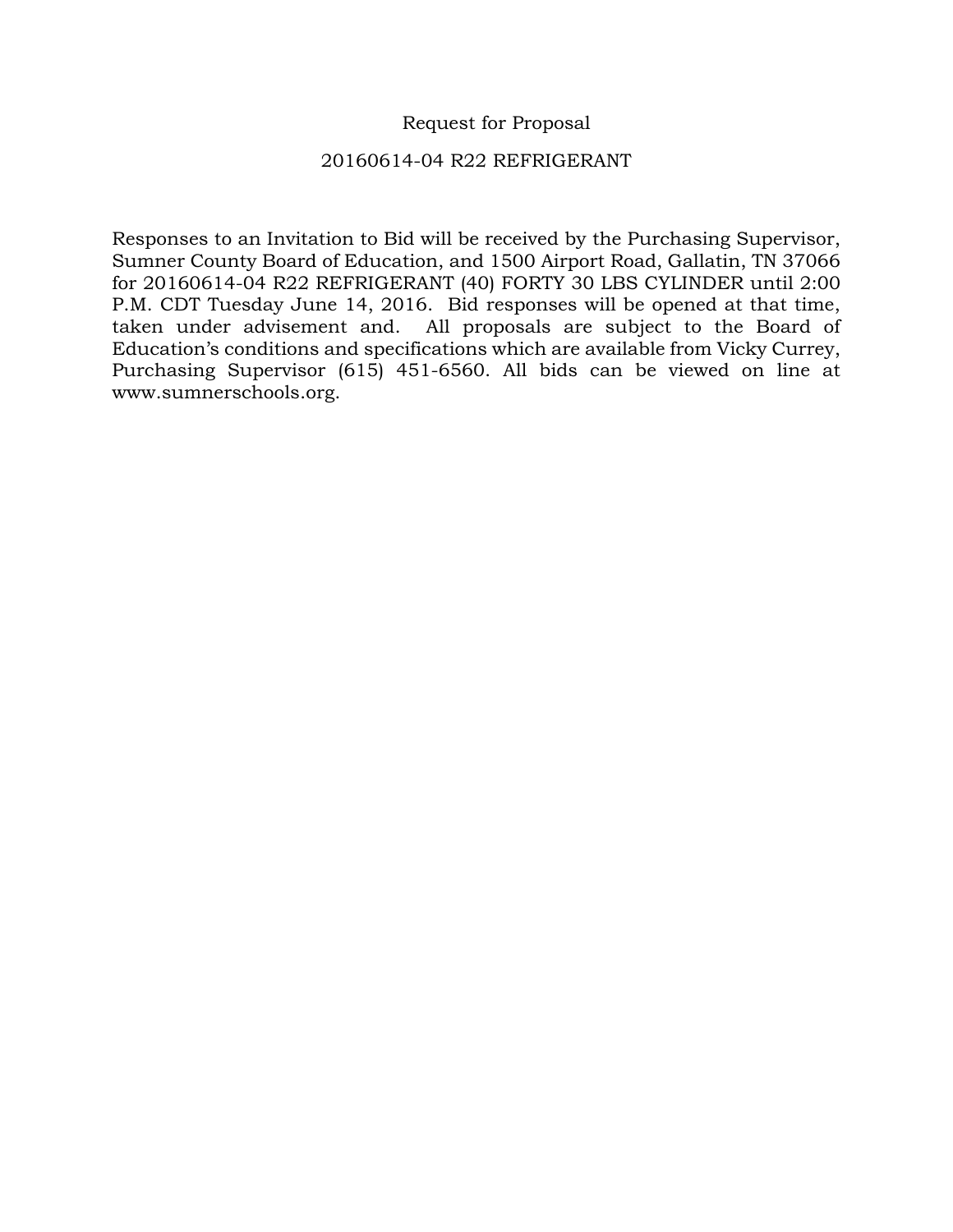## **NOTICE TO RESPONDENTS**

Responses to an Invitation to Bid will be received by the Purchasing Supervisor in the SUPPORT SERVICE FACILITY CONFERENCE ROOM, Sumner County Board of Education, and 1500 Airport Road Gallatin, TN 37066. They will be received until **2:00 P.M. Local Time June 14, 2016** for 20160614-04 Forty (40) R22 30lbs Refrigerant at which time the responses will be opened, taken under advisement and evaluated. *BIDS WILL BE POSTED ON www.sumnerschools.org*

**GENERAL REQUIREMENTS AND CONDITIONS**

-------------------------------------------------------------------------------------------------------------------------------

- 1. The Sumner County Board of Education reserves the right to accept or reject any and/or all responses in whole or in part, and to waive informalities therein.
- 2. Any responses received after the scheduled closing time for the receipt for responses will not be considered.
- 3. If a mistake is discovered after the responses are received, only the Sumner County Board of Education may allow the respondent to withdraw the entire response.
- 4. Partial payments will not be approved unless justification for such payment can be shown. Terms will be net 30 days.
- 5. Payment will not be made until the said **REFRIGERANT** are inspected and approved as meeting all specifications by persons appointed by the Sumner County Board of Education.
- 6. Responses submitted must be in a sealed envelope and marked on the outside as follows: **RESPONSE: 20160614-04 REFIGERANT DEADLINE: June 14, 2016 2:00 p.m.**
- 7. Facsimile responses will not be considered.
- 8. If a successful bidder violates any terms of their bid, the contract, school board policy or any law they may be disqualified from bidding for a period of two years for minor violations or longer for major violations. Bids from disqualified bidders will not be accepted during the period of disqualification.
- 9. Prices quoted on the response (if any) are to be considered firm and binding until the said **REFIGERANT** are in the possession of the Sumner County Board of Education.
- 10. No purchase or contract is authorized or valid until the issuance of a Board Purchase Order in accordance with Board Policy. No Board Employee is authorized to purchase equipment, supplies or services prior to the issuance of such a Purchase Order.
- 11. Any deviation from these stated terms, specifications and conditions must be coordinated with and approved in writing by the Purchasing Supervisor, Vicky Currey (615) 451-6560.
- 12. All bids that exceed \$25,000 must have the Company Name, License Number, and Expiration Date thereof and License Classification of Contractor listed on outside of sealed envelope. As required by State of Tennessee Code Annotated 62-6-119.
- 13. The awarded bidder will be required to post a performance and payment bond in the amount of 25% of the contract price if it exceeds \$100,000 as stated by State of Tennessee Code Annotated 12-4-201.
- 14. If the project cost in excess of \$25,000 a performance bond must be secured by the requesting party in an amount equal to the market improvement value.